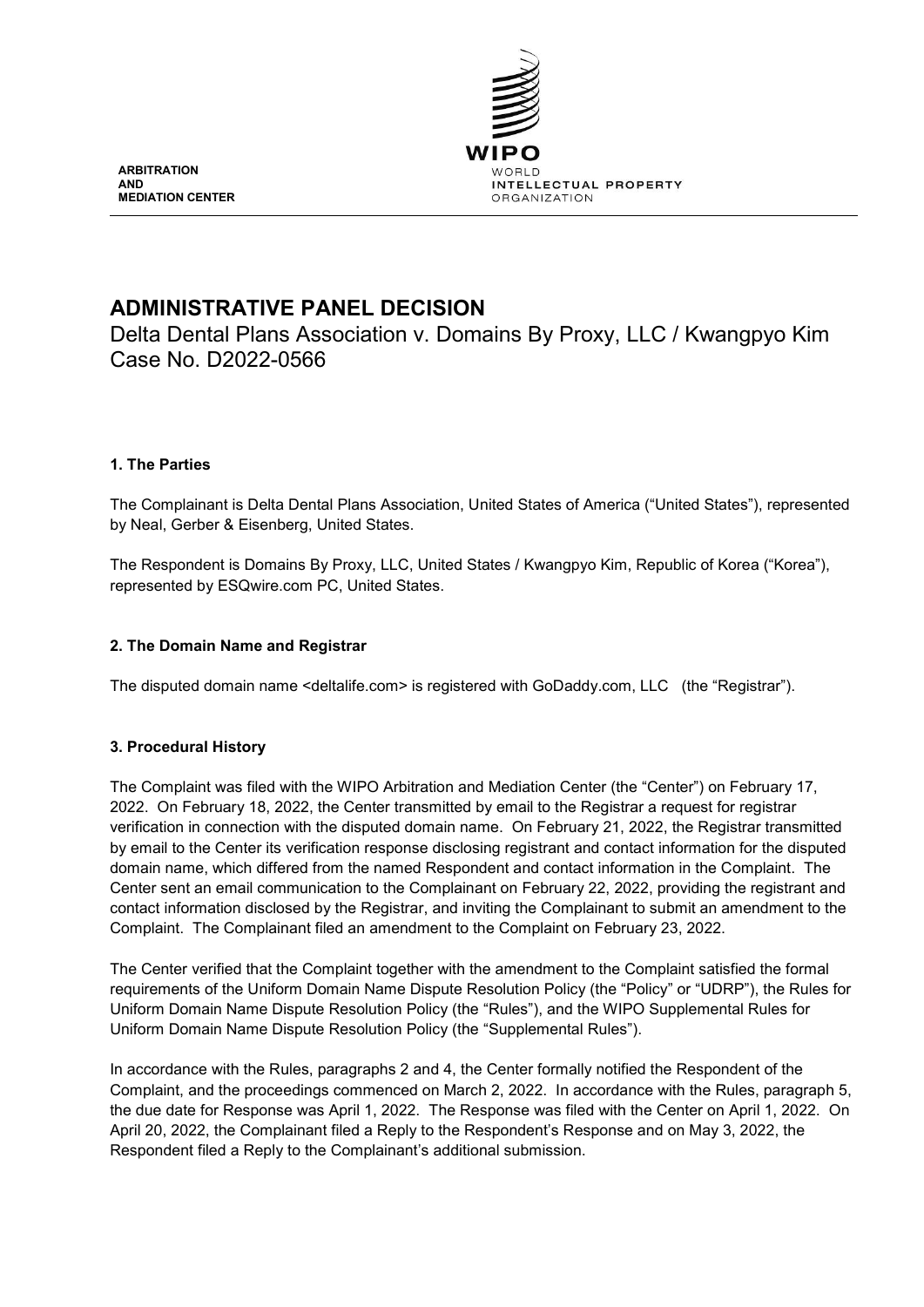The Center appointed Antony Gold, Larry Nodine, and Jeffrey Neuman as panelists in this matter on May 5, 2022. The Panel finds that it was properly constituted. Each member of the Panel has submitted the Statement of Acceptance and Declaration of Impartiality and Independence, as required by the Center to ensure compliance with the Rules, paragraph 7.

## **4. Factual Background**

The Complainant is a provider of dental and related services in the United States. Many of its services are provided under its brand DELTA DENTAL, but the Complainant also uses other brands incorporating the term "delta" which are protected by trade mark registrations. These include DELTALIFE, which is protected by a United States Service Mark in class 36, registered on May 11, 2021, with a first use in commerce date claimed of January 1, 2021. The Complainant has produced, as the sole evidence of use of this mark, an image of a hard copy flyer produced by its branch in Kentucky, United States, promoting a product called "DeltaLife", which offers Term Life insurance and Short-Term Disability plans.

The disputed domain name was first registered on January 16, 1995. Since that date, it has been owned by many previous parties, including Delta Life & Annuity Company. It was acquired by the Respondent at auction, on December 21, 2021, for USD 3,555.

For a period in January 2022, the disputed domain name was listed for sale on a third party website. No price was listed, but interested parties were invited to request a sale price from the seller via the website. Through an anonymous broker, the Complainant enquired about the sale price. The first response on behalf of the Respondent stated that the disputed domain name was not for sale. In response to a further email from the broker, asking if an offer for the disputed domain name in the range of USD 1,500 to USD 2,000 might be acceptable, a further email was sent on behalf of the Respondent stating that the asking price was USD 700,000.

As at late January 2022, the disputed domain name resolved to a landing page containing pay-per-click ("PPC") links, including for "Term Life Insurance Quotes", "Whole Life Insurance Quotes", and "Life Policy". Following receipt by the Respondent of the Complaint, the PPC links on the landing page were changed so that they were travel-related.

# **5. Parties' Contentions**

### **A. Complainant**

The Complainant says that the disputed domain name is identical to its DELTALIFE service mark and confusingly similar to its other DELTA marks. The addition of the generic Top-Level Domain ("gTLD") ".com" does not avoid the likelihood of confusion.

The Complainant says also that the Respondent has no rights or legitimate interests in the disputed domain name. The Respondent has no relationship with the Complainant, nor has it consented to its registration of the disputed domain name. The Respondent is not commonly known by the disputed domain name, nor does he own any trade mark applications or registrations for DELTA or DELTALIFE. The Respondent is not making a legitimate noncommercial or fair use of the disputed domain name, nor is he using it in connection with a *bona fide* offering of goods and services. Rather, he is using it to host a generic website that contains PPC links to third-party websites advertising or offering insurance services. Such use is not considered legitimate under the Policy even if the links had been placed by an automated relevance-matching system; see *Balglow Finance S.A., Fortuna Comércio e Franquias Ltda. v. Name Administration Inc. (BVI)*, WIPO Case No. [D2008-1216.](https://www.wipo.int/amc/en/domains/decisions/html/2008/d2008-1216.html) Moreover, the price at which the Respondent offered to sell the disputed domain name is well in excess of its cost of acquisition and indicative of the Respondent's expectation that the Complainant would become interested in the disputed domain name at some point in time.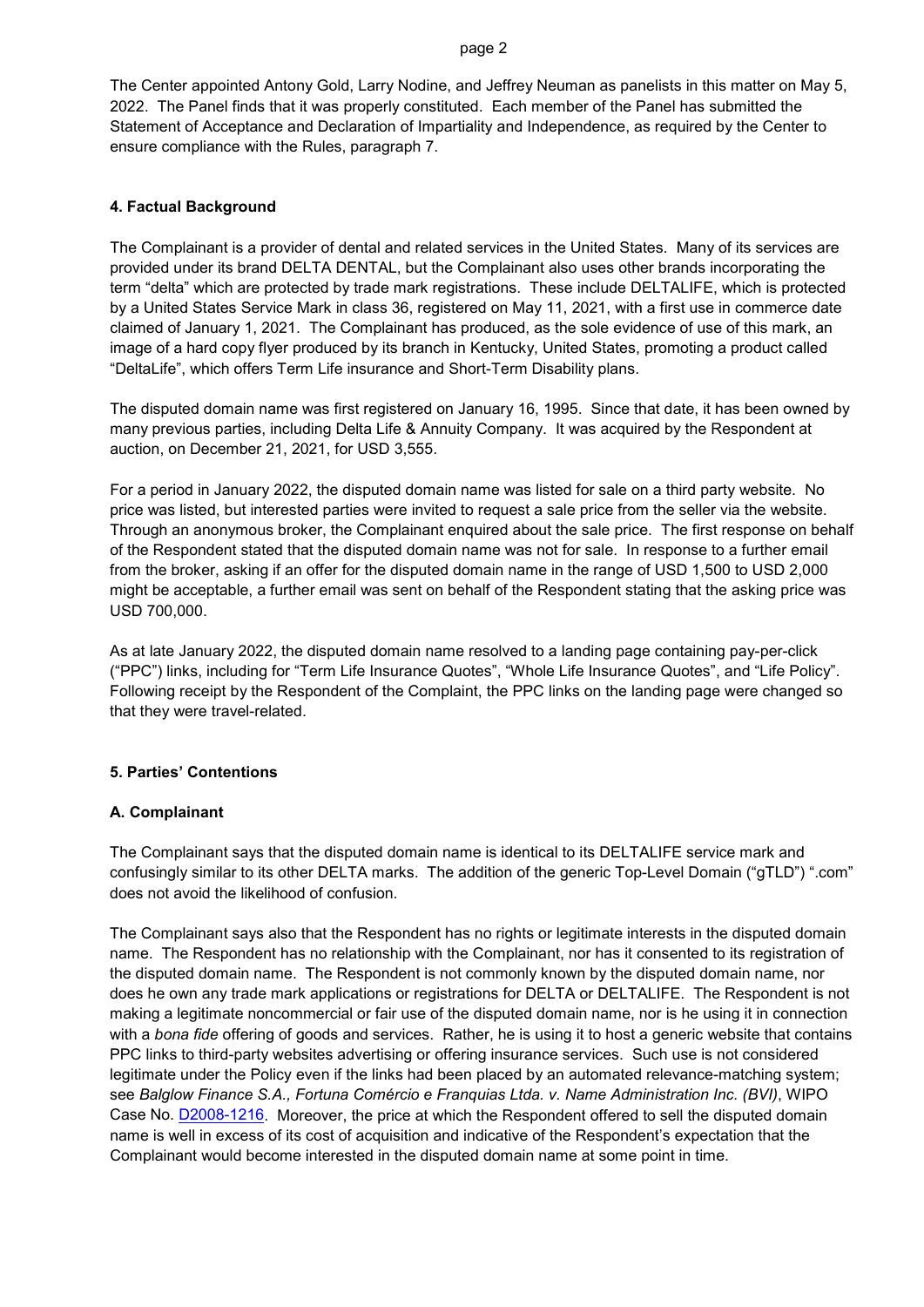Lastly, the Complainant says that the Respondent has registered and is using the disputed domain name in bad faith and with full knowledge of the Complainant's family of DELTA marks. Given the fame of those marks it is implausible that the Respondent innocently registered the disputed domain name without an intention to exploit its similarity to them. Moreover, the Respondent had constructive knowledge of its marks by virtue of the Complainant's trade mark registration for DELTALIFE; see *Cellular One Group v. Paul Brien*, WIPO Case No. [D2000-0028.](https://www.wipo.int/amc/en/domains/decisions/html/2000/d2000-0028.html) The only reasonable conclusion to draw is that the Respondent registered and used the disputed domain name in order intentionally to attempt to attract, for commercial gain, Internet users to his website by creating a likelihood of confusion between the Complainant's mark and the disputed domain name. In particular, registering the disputed domain name in order to resolve to a website that contains links to third party websites providing services similar to those of the Complainant amounts to bad faith use. The Respondent's bad faith is additionally demonstrated by the Respondent's offer to sell the disputed domain name to the Complainant for an amount in excess of its out-of-pocket costs.

#### **B. Respondent**

The Respondent has provided a declaration in which he says that he has been investing in domain names since the year 2000 and that he regularly reviews the expired domain name auction sites to find domain names for sale. He purchased the disputed domain name because of its inherent value, in that it is a combination of two dictionary words and has been subject to significant third party use. He believed that anyone was entitled to register such common word domain names and had noted that that there were other previously registered domain names with the same combination of words, including <deltalife.org>, <deltalife.tv> and <deltalife.ch>. The Respondent registers many common word or "brandable" domain names because they are easy to remember, serve well as online identities and, as a result, are commercially valuable. The Respondent seeks either to develop such domain names or to resell them. The Respondent has registered many other domain names which include the words "delta" or "life", including <deltasun.com>, <deltagolf.com>, <goldlife.com>, and <storylife.com>. The Respondent's ownership of the disputed domain name as an investment because of its increasing commercial value satisfies the second element of the Policy; see *X6D Limited v. Telepathy, Inc*., WIPO Case No. [D2010-1519.](https://www.wipo.int/amc/en/domains/decisions/html/2010/d2010-1519.html)

As at the date of registration of the disputed domain name, the Respondent had no awareness of the Complainant or of its use of DELTA LIFE as a mark. Accordingly, the Respondent did not register the disputed domain name with the Complainant's trade mark in mind, nor with intent either to sell it to the Complainant, nor to disrupt the Complainant's business or confuse consumers seeking the Complainant's website. The Respondent was not intending to sell the disputed domain name and his initial reply to the Complainant's broker was that the disputed domain name was not for sale. The high price quoted to the Complainant's broker when it made a follow-up enquiry was because the Respondent was offended by the low offer made to him and hoped, by his response, either to end the repeated enquiries or make a nice profit. Once the Respondent became aware of the Complainant from the Complaint, he changed the settings to the landing page of the disputed domain name so that it displayed unrelated links, having earned only nominal income whilst the potentially/allegedly infringing links were active.

The Respondent accepts that the disputed domain name is identical or similar to the Complainant's DELTA LIFE mark. However, the Respondent has rights and a legitimate interest in the disputed domain name. Where a domain name consists of generic or descriptive words, it is necessary to consider whether a respondent registered and is using the domain name to profit from the generic value of the word without taking advantage of the complainant's rights in that word; see *Bacchus Gate Corporation d/b/a International Wine Accessories v. CKV and Port Media, Inc*., WIPO Case No. [D2008-0321.](https://www.wipo.int/amc/en/domains/decisions/html/2008/d2008-0321.html) That the Respondent intended to profit from the generic value of the disputed domain name is evident from the other domain names he has registered which include the words "delta" or "life". Where the words in a domain name are used by many businesses extending across a range of business activities and geographical locations, a panel should find that a respondent has a legitimate interest in the domain name; see *First American Funds, Inc. v. Ult.Search, Inc*, WIPO Case No. [D2000-1840.](https://www.wipo.int/amc/en/domains/decisions/html/2000/d2000-1840.html)

The Respondent says also that the disputed domain name was not registered or used in bad faith. The more descriptive a mark, the harder the Complainant's burden of proof to establish registration and use with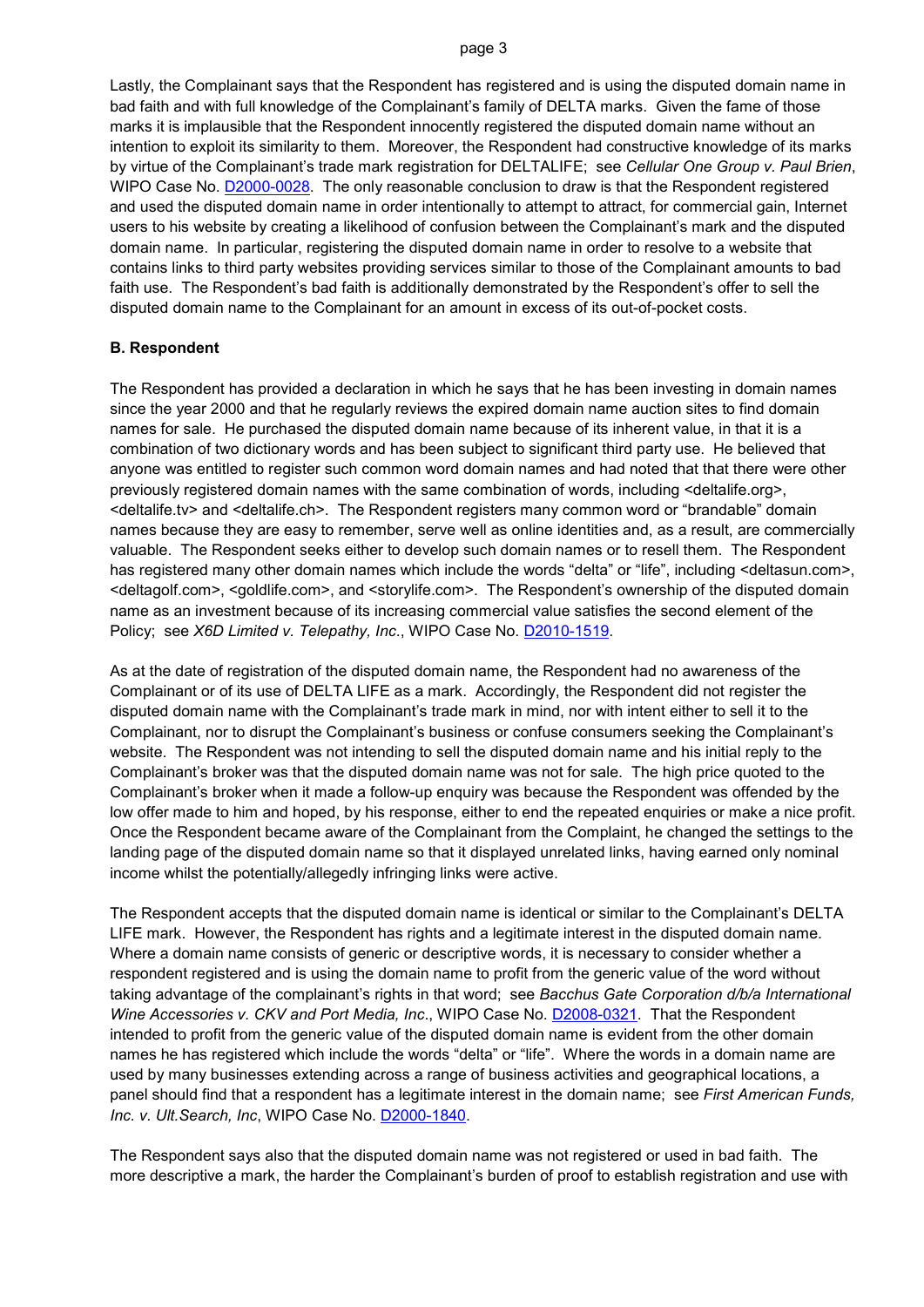the Complainant's mark as a target. Irrespective of whether a domain name is purchased directly from the prior owner or purchased at auction after it has expired, in the absence of specific proof of intent to profit from a complainant's mark, bad faith registration cannot be established.

The term "delta fife" has been in use long prior to the Complainant's rights and domain names incorporating this term which are in active use include <delta-life.com>, <deltalife.org>, and <deltalifefitness.com>. The United States Patent and Trademark Office ("USPTO") shows 19 current or expired trade mark registrations for "Delta Life", with most pre-dating the Complaint. A Google search for "Delta Life" yields 11,400,00 results with no results relating to the Complainant on, at least, the first 3 pages of the results. In fact, the Respondent has been unable to locate any evidence of online use by the Complainant of its DELTA LIFE mark. The significant evidence of global third party use of the term "Delta Life" and the absence of any reference to the Complainant's use of it online support the Respondent's good faith purchase of the disputed domain name. Furthermore, there is no evidence of any targeting intention to benefit from the Complainant's trade mark, or those of others, and therefore no proof of cybersquatting conduct; see *Edward Don & Company v. Black Bayou LLC / Domain Administrator*, WIPO Case No. [D2008-1373.](https://www.wipo.int/amc/en/domains/decisions/html/2008/d2008-1373.html)

In the lack of any evidence showing that the Complainant's DELTALIFE mark had any online presence, the Complainant can assert only that the Respondent should have had knowledge of the Complainant's rights. Where a panel has found constructive knowledge, it has often been because the circumstances suggest actual knowledge on the part of the Respondent. In the present case, the Complainant's use of DELTALIFE is conspicuously absent from Internet searches and so the Respondent could not have known of its use and it is not obliged to locate the Complainant's foreign trade mark registration. The significant third party use of "Delta Life" which predates the Complaint and the *de minimis* or non-existent online use by the Complainant of its mark strongly favors a finding that the Respondent could not have had the Complainant in mind when purchasing the disputed domain name. Moreover, even if the Respondent had searched the USPTO database, the results would only have confirmed that "Delta Life" is subject to multiple uses globally. The Complainant does not have superior rights to any of the many third party users of DELTALIFE whose rights predate those of the Complainant. To accede to the Complaint and remove the requirement of targeting when considering the question of bad faith registration would be to give the Complainant priority over all other potential claimants and prevent new entrants from using these words, even in different fields. Such a result is inconsistent with the language and scope of the Policy.

The Respondent has not targeted the Complainant's mark. The PPC links which appeared on its directory page, whilst active, were naturally associated with the third party results which appear when searching for "Delta Life" on Google which existed long prior to the Complainant's use. The fact that the links were autogenerated does not constitute bad faith by the Respondent if they are not specifically targeting the Complainant; see *Mariah Media Inc. v. First Place Internet Inc*., WIPO Case No. [D2006-1275.](https://www.wipo.int/amc/en/domains/decisions/html/2006/d2006-1275.html)

The Respondent's response to an offer to purchase is not evidence of bad faith as generic or descriptive words may be offered for sale, provided that the registration of the domain name was not undertaken with intent to profit from or otherwise abuse a complainant's trade mark rights. Moreover, seeking a high price for a domain name is not bad faith as it is reasonable to expect a registrant to seek the full price it believes to be achievable for the sale of that name.

Lastly, the Respondent requests that the Panel make a finding that the Complainant has engaged in Reverse Domain Name Hijacking. This was a calculated "Plan B" action calculated to take a valuable domain name from its rightful owner. The lack of evidence in the Complaint, coupled with the clear existence of extensive third party use and no apparent visibility of the Complainant online should have been ample warning that the Complainant's claim was without merit.

### **6. Discussion and Findings**

Paragraph 4(a) of the Policy provides that the Complainant must prove each of the following three elements in order to succeed in its Complaint: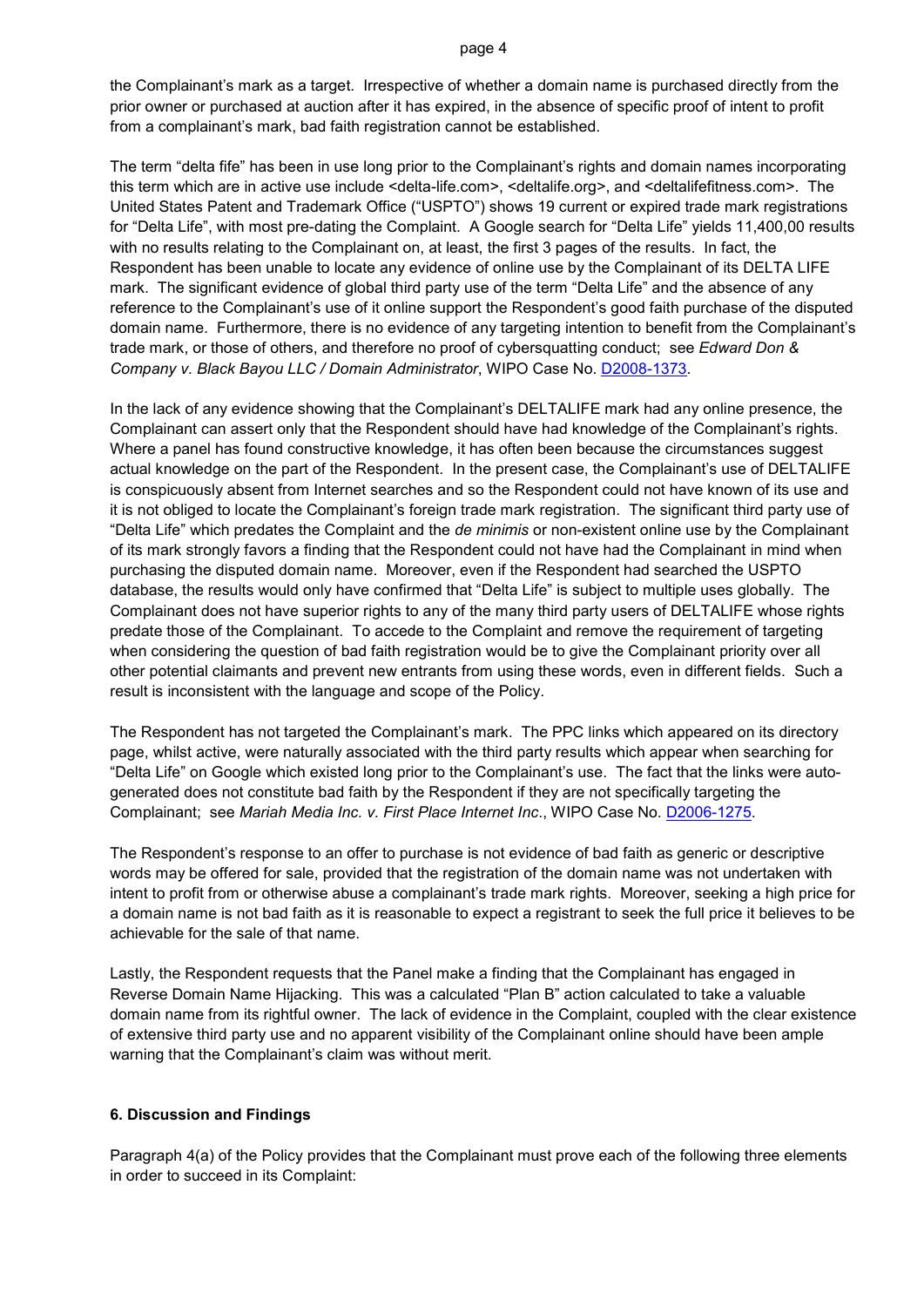(i) the disputed domain name is identical or confusingly similar to a trade mark or service mark in which the Complainant has rights;

(ii) the Respondent has no rights or legitimate interests in respect of the disputed domain name; and

(iii) the disputed domain name has been registered and is being used in bad faith.

## **A. Supplemental Filings**

The Rules make no express provision for supplemental filings by the parties to a complaint. Paragraph 10 of the Rules provides that the Panel shall conduct the administrative proceeding in such manner as it considers appropriate, provided that the parties are treated with equality and that each party is given a fair opportunity to present its case. As explained at section 4.6 of the WIPO Overview of WIPO Panel Views on Selected UDRP Questions, Third Edition (["WIPO Overview 3.0"](https://www.wipo.int/amc/en/domains/search/overview3.0/)): "Unsolicited supplemental filings are generally discouraged, unless specifically requested by the panel".

The Panel has considered the Parties' supplemental filings for the purpose of deciding whether to admit them to the record. The Complainant's further filing comprises matters of argument rather than the provision of evidence responsive to factual assertions made by the Respondent, which it could not reasonably have anticipated at the date of filing its Complaint. There is no basis for admitting this filing into the record. The Respondent's further filing is responsive to the Complainant's additional submission and is therefore also not admitted.

## **B. Identical or Confusingly Similar**

The Complainant has provided evidence of its trade mark registration for DELTALIFE, details of which are set out above.

The gTLD, that is ".com" in the case of the disputed domain name, is typically disregarded for the purposes of the comparison made under the first element, as it is a technical requirement of registration. The Panel accordingly finds that the disputed domain name is identical to a trade mark in which the Complainant has rights.

### **C. Rights or Legitimate Interests**

In the light of the finding made by the Panel below in relation to bad faith registration, it is unnecessary for the Panel to consider the second element of the Policy.

### **D. Registered and Used in Bad Faith**

The Respondent has provided evidence in the form of a statement made under penalty of perjury that he was not aware of the Complainant's DELTALIFE mark as at the date of registration of the disputed domain name. He acknowledges that he did not search any trade mark office or other database for details of any DELTALIFE trade marks nor, at that time, did he conduct a Google search to see what other users of DELTALIFE might thereby be revealed. However, he says that, prior to bidding for the disputed domain name, he had noted that there were many other domain names registered which comprised the term "delta life", including <deltalife.tv>, <deltalife.ch>, and <deltalife.com.br>.

For the purpose of considering bad faith registration, the Panel does not consider the Complainant's submissions in relation to its DELTA DENTAL mark to require further consideration as, whilst the Respondent concedes that DELTA DENTAL may be well-known, at least in the United States, it denies confusing similarity and targeting. The Panel finds DELTA DENTAL insufficiently similar to the disputed domain name for it to have been a mark which the Respondent was, on any analysis, required to consider.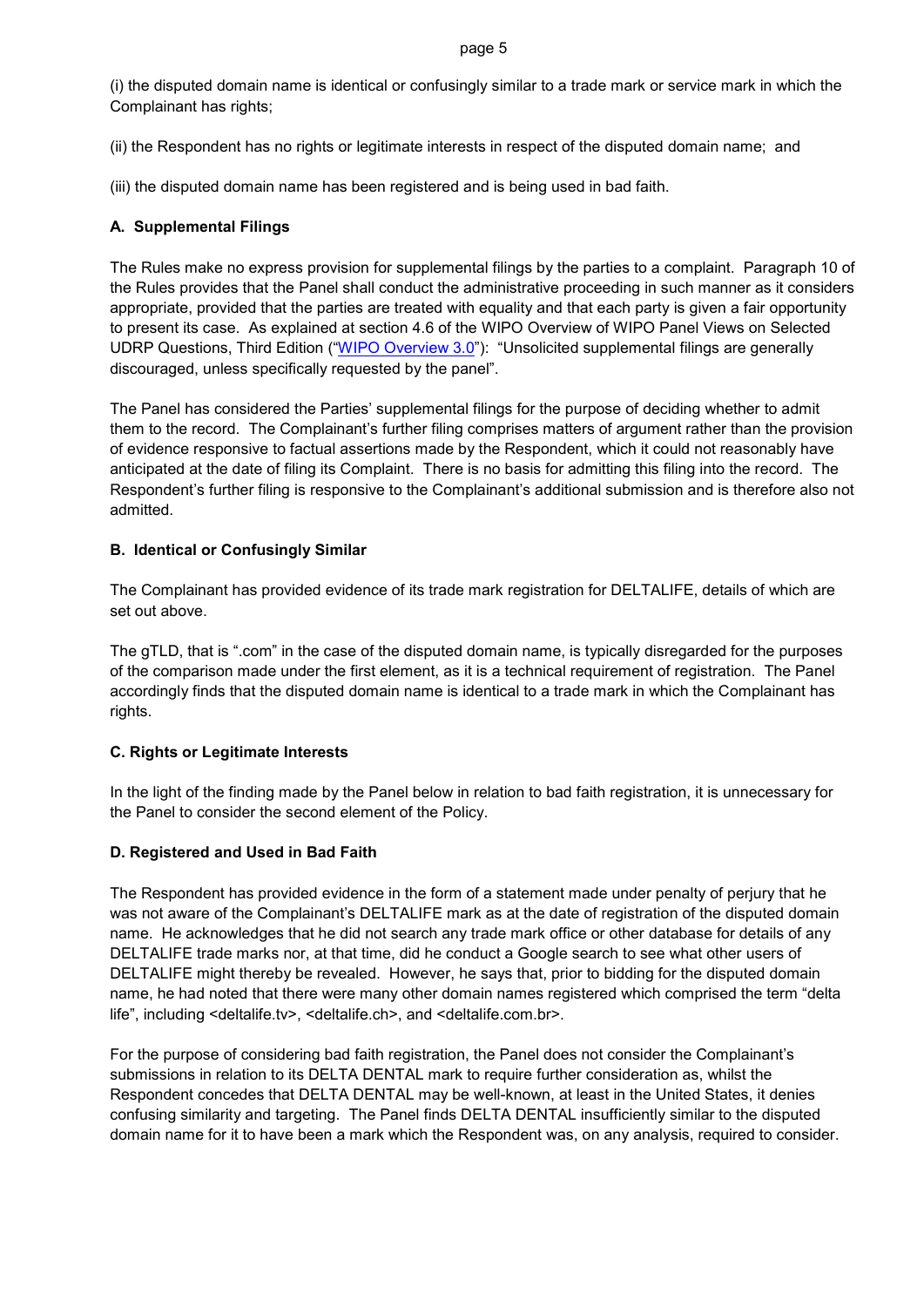The Complainant asserts that the Respondent should be deemed to have constructive knowledge of its recently registered DELTA LIFE mark. Constructive knowledge would typically be found where a complainant's mark is either very well-known or distinctive, to the extent that a respondent cannot credibly claim to have been unaware of it; see, for example, *eBay Inc. v. Renbu Bai*, WIPO Case No. [D2014-1693.](https://www.wipo.int/amc/en/domains/search/text.jsp?case=D2014-1693) See also section 3.2.2 of the [WIPO Overview 3.0](https://www.wipo.int/amc/en/domains/search/overview3.0/) which explains that; "Application of this [constructive notice] concept may depend in part on the complainant's reputation and the strength or distinctiveness of its mark, or facts that corroborate an awareness of the complainant's mark." Having regard to the lack of any online presence of the Complainant's DELTALIFE mark, or other evidence that the Complainant's use of DELTAL was well known, the Panel is not prepared on these facts to impute constructive knowledge to the Respondent; see *Limited Stores, LLC v. Infinite Wireless*, WIPO Case No. [D2013-1269.](https://www.wipo.int/amc/en/domains/search/text.jsp?case=D2013-1269)

The Panel notes, however, that other panels have held that those in the business of buying and selling domain names have more positive obligations to avoid the registration and use of a domain name which could result in a violation of the Policy. Section 3.2.3 of the [WIPO Overview 3.0](https://www.wipo.int/amc/en/domains/search/overview3.0/) explains that: "Noting registrant obligations under UDRP paragraph 2, panels have however found that respondents who (deliberately) fail to search and/or screen registrations against available online databases would be responsible for any resulting abusive registrations under the concept of willful blindness".

In these proceedings, the parties differ over whether a duty to search arises in circumstances where the composition of the disputed domain name, being a combination of two common words, is such as to have imposed a duty to search on the Respondent. The position is not as straightforward as the Respondent seeks to suggest as, whilst "delta" and "life" are themselves dictionary words, their combination has no obvious meaning and can therefore give rise to a duty to search; see, for example, *HSBC Finance Corporation v. Clear Blue Sky Inc. and Domain Manager*, WIPO Case No. [D2007-0062.](https://www.wipo.int/amc/en/domains/decisions/html/2007/d2007-0062.html) Thus, the Panel believes that the Respondent, as a domain name investor, should have taken at least some steps to determine if its registration and use of the disputed domain name could result in a violation of the Policy. The fact that a search might have revealed that the disputed domain name was identical or confusingly similar to a third party's trade mark would not necessarily mean that its registration could not be undertaken or would automatically be considered to be in bad faith; see, for example, *Rolyn Companies Inc. v. Mediablue Inc*., WIPO Case No. [D2018-0072.](https://www.wipo.int/amc/en/domains/search/text.jsp?case=D2018-0072) However, the discovery of third parties that may have rights in a mark to which a domain name is identical or confusingly similar, may, depending on the facts, trigger an obligation to investigate further.

The Respondent contends that, as a resident of Korea, it had no duty to conduct a search in all countries worldwide and, in particular, that it had no duty to conduct a search in the USPTO. But it could readily have conducted a search of widely available search engines such as Google or Naver (the most popular search engine in Korea). On the facts of this case and for the reasons set out below, the Panel does not consider that the Respondent was under an obligation to have undertaken a search of the USPTO database. The reason for this finding is because it is also material to have regard to what, the Respondent, as a resident of Korea, would have discovered if he had conducted an online search for "Delta Life", using Google or another comparable database.

The Panel has reviewed the three pages of the Google search provided by the Respondent for "delta" and "life". The Respondent says that it yields over 11,000,000 results for "delta life", but, in fact, a search for the combined term, rather than for the separate words, yields approximately 44,000 results. The search reveals that "Delta Life" is used as a domain name by an insurance company in the United States doing business under the domain name <delta-life.com>, a life insurance company in Bangladesh using <deltalife.org> and a fitness franchise using <deltalifefitness.com> as well as (by way of example) other variants used for a book about life in river delta regions around the world and by a Mississippi delta clothing company. Neither Party has identified any search result that identifies the Complainant or its use of "Delta Life" as a trade mark in any online search result. Indeed, the Complainant has failed to offer any evidence that its "Delta Life" mark is well-known anywhere.

It is ultimately the obligation of the Complainant to establish by a preponderance of the evidence that a reasonable online search would have put the Respondent, as a domain name investor, on notice of the